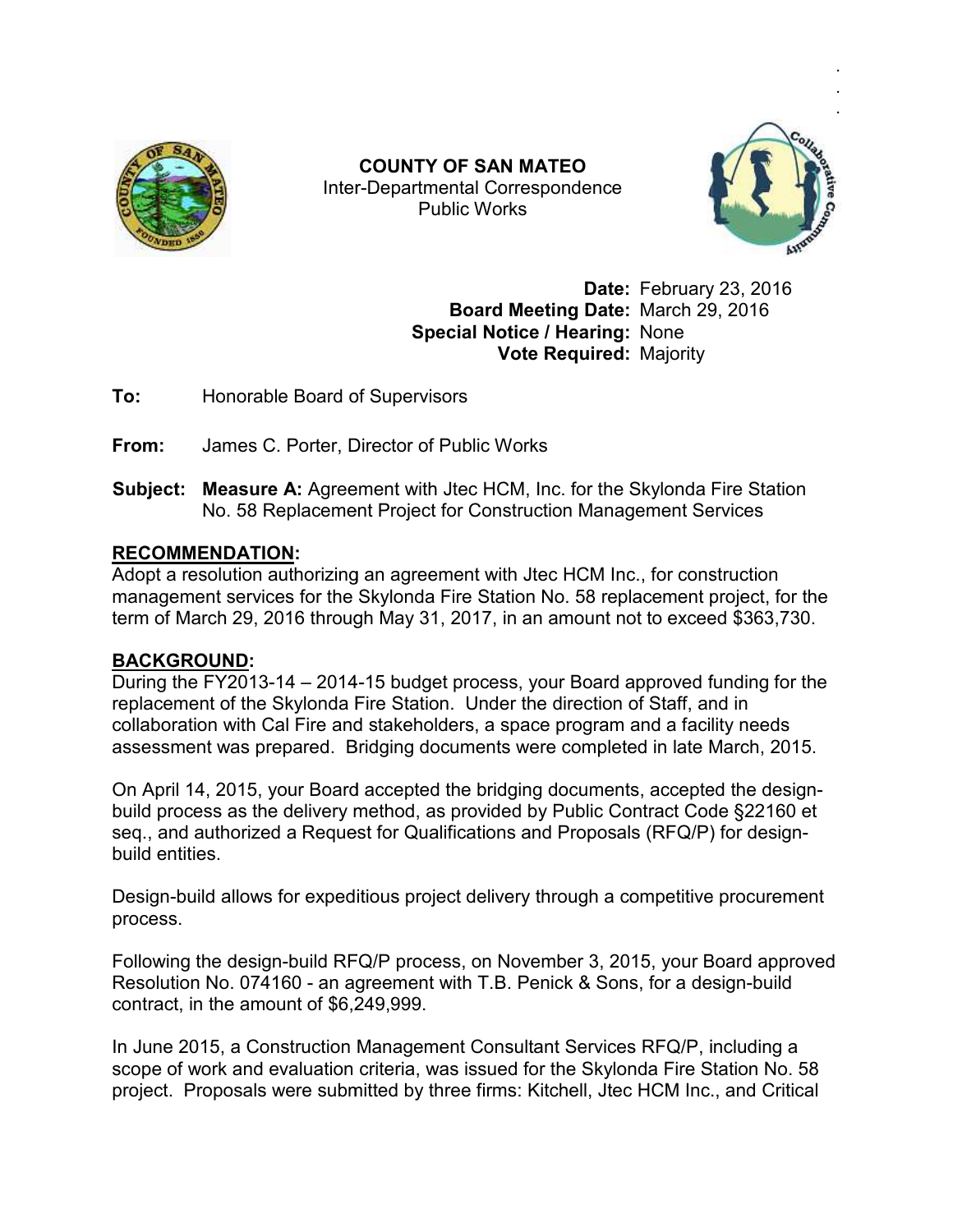Solutions. They were evaluated for firm qualifications, project team and relevant experience, professional costs, and compliance with County contract requirements. . . .

## **DISCUSSION:**

It is necessary to retain a consultant to assist staff in the construction management of the Skylonda Fire Station No. 58 project. The consultant will coordinate construction logistics, facilitate compliance elements and communications, provide document tracking, and provide assistance as needed for the planning, coordination, scheduling, and budgeting of the project.

Jtec HCM, Inc. submitted qualifications and a proposal with the best overall value. Staff is recommending a not-to-exceed time and material contract with Jtec HCM, Inc. for Construction Management Services, in the amount of \$363,730.

The resolution contains the County's standard provisions allowing amendment of the County's fiscal obligations by a maximum of \$25,000 (in aggregate).

Staff will manage the overall planning, coordination and control of the project.

County Counsel has reviewed and approved the resolution and agreement as to form.

Approval of these actions will contribute to the Shared Vision 2025 outcome of a Collaborative Community by advancing projects that provide regional benefits to San Mateo County residents.

## **FISCAL IMPACT:**

The term of the agreement is March 29, 2016 through May 31, 2017. The total not-toexceed amount of the agreement is \$363,730. In addition, staff is requesting an additional \$25,000 for additional services if required. The Skylonda Fire Station project is included in the County's five-year Facilities Capital Plan with \$4M in **Measure A** funds and \$4.1M in bond proceeds. The total project cost is budgeted for \$8.1M.

There is no impact to the General Fund.

Attachment A: RFP Matrix